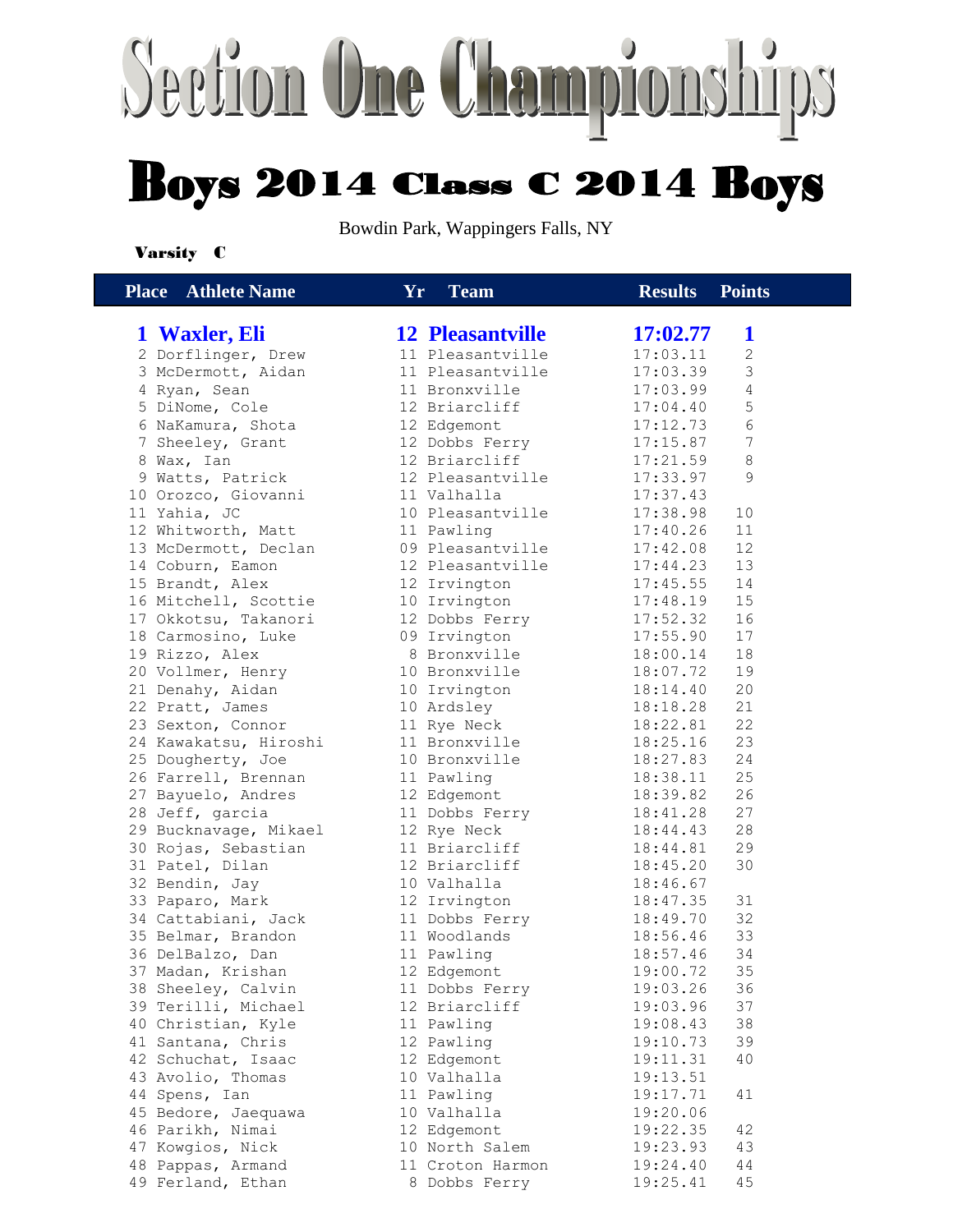50 Wheeler, Spencer 51 Constantine, Alex 52 Follis, Will 53 McClain, Kristofer 54 Argyros, George 55 Wollowitz, Bram 56 Tunis, Justin 57 Fogarty, Jack 58 Prendergast, Dylan 59 Cuateco, Henry 60 Mistry, Prinesh 61 Pieratti, Noah 62 Meilicio, Erik 63 Nolan, George 64 Sara, Wesley 65 Adams, George 66 Carty, Jack 09 Bronxville 20:13.44 62 67 Cippolino, Phillip 68 Herbstritt, Liam 69 Landy, Michael 70 Kardgar, Pie 71 Tuohy, Brendan 0 72 Broitman, Jack 73 Waldron, Michael 74 Goldwater, Douglas 75 Sodequist, Robert 76 Bernstein, Richard 77 Shaji-Chacko, Alan 78 Robbins, Dylan 79 VanBuren, Jack 80 Winchell, Dylan 81 Riccio, Dean 82 Colletes, Lucas 0 83 Robbins, Gary 84 Rickett, William 85 Gold, Zack 86 Ittan, George 87 O'Leary, William 0 88 Picini, Victor 89 Lauder, John 90 Perl, Aaron 0 91 Straughn, Matthew 92 Palij, Marc 93 Styler, Alex 94 Geme, Alewxander 95 Wacaser, Walter 0 96 Nager, Emory 97 Oaks-Leaf, Sam 98 Fejes, Thomas 99 Good, Byron 0 100 Holzman, Skyler 9 Croton Harmon 23:09.72 93 101 Rosenberg, Jake 102 Pappalardo, Jason 103 Young, Lawrence 0 104 Zamudio, Angelo 105 Sutaria, Jainil 0 106 Tomais, Dimitrios 1 107 Pisciotta, Nick 108 Pnasarella, Charles 0 109 Earle, Trevor 0 110 Wallace, Evan 111 Park, Jonas 112 Eng, Brian 113 Barbeau, Hayden 0

| $\lfloor 1 \rfloor$ | Edgemont          | 19:25.93 | 46  |
|---------------------|-------------------|----------|-----|
| $\sqrt{2}$          | Hastings          | 19:32.10 | 47  |
| $\sqrt{2}$          | Briarcliff        | 19:40.83 | 48  |
| L 2                 | Rye Neck          | 19:42.39 | 49  |
| L 2                 | Dobbs Ferry       | 19:46.04 | 50  |
| $\sqrt{2}$          | Rye Neck          | 19:47.34 | 51  |
| $\overline{1}$      |                   | 19:54.13 | 52  |
|                     | Irvington         |          |     |
| $\overline{1}$      | Hastings          | 19:54.46 | 53  |
| $\sqrt{2}$          | North Salem       | 19:55.56 | 54  |
| $\sqrt{2}$          | Woodlands         | 19:58.79 | 55  |
| $\lfloor 1 \rfloor$ | Edgemont          | 20:02.52 | 56  |
| $\lfloor 1 \rfloor$ | Pawling           | 20:05.42 | 57  |
| $\overline{1}$      | Woodlands         | 20:06.44 | 58  |
| $\sqrt{2}$          | Hastings          | 20:10.72 | 59  |
| LO.                 | Hastings          | 20:11.36 | 60  |
| $\overline{1}$      | Irvington         | 20:12.13 | 61  |
|                     | 09 Bronxville     | 20:13.44 | 62  |
| LO.                 | Albertus Magnus   | 20:26.72 | 63  |
| L 2                 | North Salem       | 20:34.81 | 64  |
| LO.                 | Bronxville        | 20:43.70 | 65  |
| LO.                 | Albertus Magnus   | 20:44.03 | 66  |
| 9                   |                   | 20:47.11 |     |
|                     | Rye Neck          |          | 67  |
| $\sqrt{2}$          | Blind Brook       | 20:49.03 |     |
|                     | 2 Albertus Magnus | 20:49.84 | 68  |
| $\sqrt{2}$          | Blind Brook       | 20:56.36 |     |
| $\overline{1}$      | Westlake          | 20:59.04 | 69  |
| LO.                 | Putnam Valley     | 21:00.85 | 70  |
|                     | 2 Woodlands       | 21:01.43 | 71  |
| LO.                 | Blind Brook       | 21:01.85 |     |
| LO.                 | Rye Neck          | 21:06.30 | 72  |
| $\overline{1}$      | Albertus Magnus   | 21:08.01 | 73  |
| LO.                 | Westlake          | 21:23.43 | 74  |
| 9                   | North Salem       | 21:24.89 | 75  |
| LO.                 | Ardsley           | 21:27.19 | 76  |
| $\overline{1}$      | Croton Harmon     | 21:34.35 | 77  |
| LO.                 | Ardsley           | 21:35.18 | 78  |
| $\lfloor 1 \rfloor$ | Westlake          | 21:38.68 | 79  |
|                     | 09 North Salem    | 21:51.03 | 80  |
|                     | 2 Woodlands       | 21:54.46 | 81  |
|                     | 1 Albertus Magnus | 21:55.90 | 82  |
|                     | 09 Westlake       | 22:02.39 | 83  |
|                     | 2 Woodlands       | 22:04.97 | 84  |
|                     | 12 Ardsley        | 22:09.99 | 85  |
|                     | 12 Rye Neck       | 22:16.56 |     |
|                     |                   |          | 86  |
|                     | 10 Hastings       | 22:19.07 | 87  |
|                     | 09 Putnam Valley  | 22:24.91 | 88  |
|                     | 12 North Salem    | 22:50.06 | 89  |
| LO.                 | Hastings          | 23:01.58 | 90  |
| $\sqrt{2}$          | Putnam Valley     | 23:04.42 | 91  |
|                     | 09 North Salem    | 23:06.64 | 92  |
| 9                   | Croton Harmon     | 23:09.72 | 93  |
|                     | 09 Ardsley        | 23:14.99 | 94  |
| $\overline{1}$      | Albertus Magnus   | 23:16.64 | 95  |
| 9 (                 | Westlake          | 23:22.91 | 96  |
| $\sqrt{2}$          | Woodlands         | 23:24.65 | 97  |
| 9                   | Ardsley           | 24:21.54 | 98  |
| $\lfloor 1 \rfloor$ | Putnam Valley     | 24:35.66 | 99  |
| 9                   | Croton Harmon     | 24:44.28 | 100 |
| 9                   | Westlake          | 24:58.71 | 101 |
| 9                   | Putnam Valley     | 25:02.77 | 102 |
| $\overline{1}$      | Blind Brook       | 25:15.09 |     |
| LO.                 | Ardsley           | 25:17.08 | 103 |
|                     | LO Westlake       | 25:34.84 | 104 |
|                     | 09 Croton Harmon  | 27:13.11 | 105 |
|                     |                   |          |     |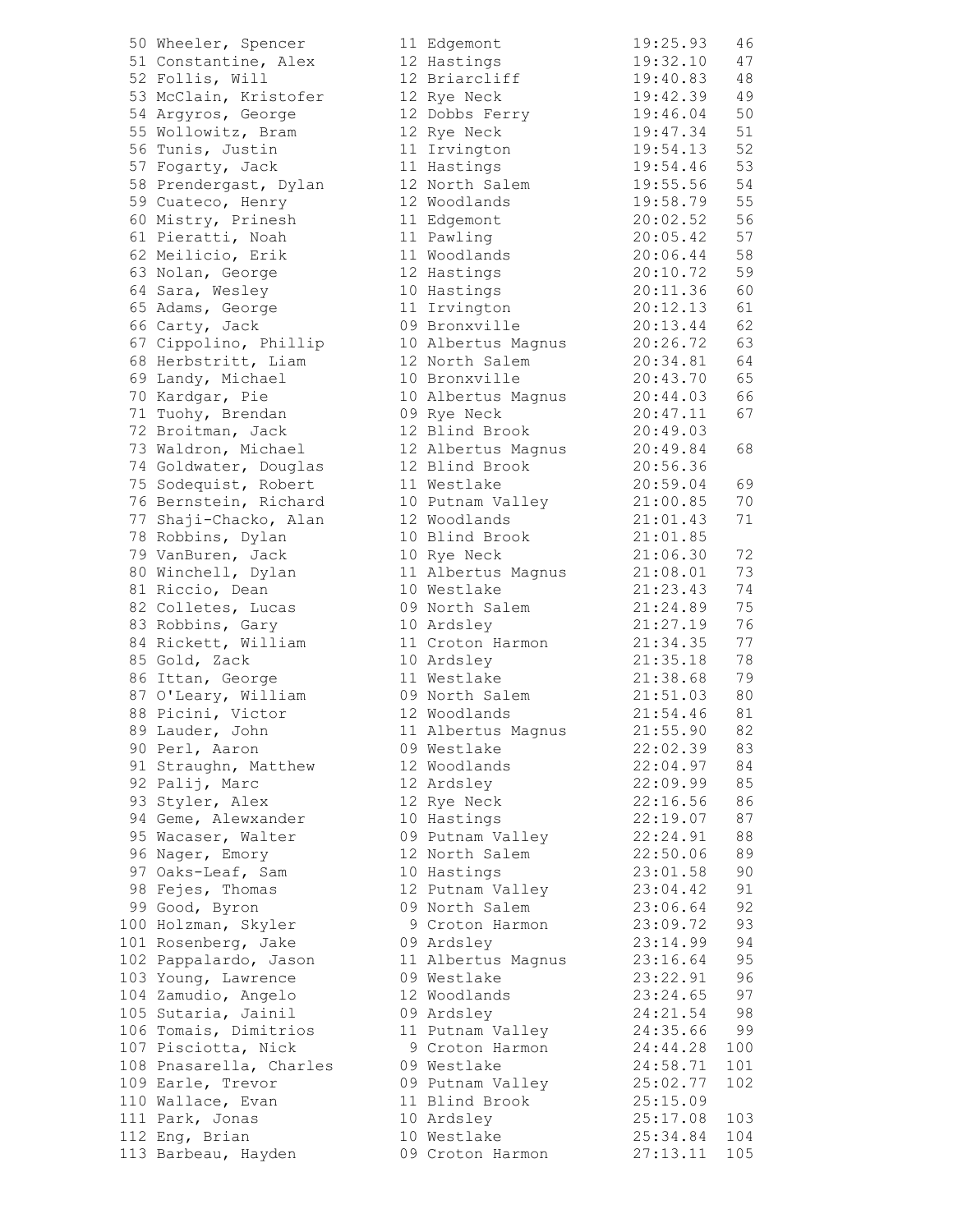| <b>Place</b>            | School                                       |     | <b>Total</b> | 1              | $\boldsymbol{2}$ | 3                      | 4     | 5                | 6  | $\overline{\mathbf{z}}$ |
|-------------------------|----------------------------------------------|-----|--------------|----------------|------------------|------------------------|-------|------------------|----|-------------------------|
| $\mathbf{1}$            | <b>Pleasantville</b>                         |     | 25           | $\mathbf{1}$   | 2                | 3                      | 9     | 10               |    | 12 13                   |
|                         | Total Time: 1:26:22.22                       |     |              |                |                  |                        |       |                  |    |                         |
|                         | Average: 17:16.45                            |     |              |                |                  |                        |       |                  |    |                         |
| $\boldsymbol{2}$        | <b>Bronxville</b>                            |     | 88           | $\overline{4}$ |                  | 18 19 23               |       | 24               |    | 62 65                   |
|                         | Total Time: 1:30:04.84                       |     |              |                |                  |                        |       |                  |    |                         |
|                         | Average: 18:00.97                            |     |              |                |                  |                        |       |                  |    |                         |
| 3                       | <b>Irvington</b>                             |     | 97           |                |                  | 14   15   17   20   31 |       |                  |    | 52 61                   |
|                         | Total Time: 1:30:31.39                       |     |              |                |                  |                        |       |                  |    |                         |
|                         | Average: 18:06.28                            |     |              |                |                  |                        |       |                  |    |                         |
| $\overline{\mathbf{4}}$ | <b>Briarcliff</b>                            |     | 109          | 5 <sup>5</sup> | 8                |                        | 29 30 | 37               | 48 |                         |
|                         | Total Time: 1:30:59.96                       |     |              |                |                  |                        |       |                  |    |                         |
|                         | Average: 18:12.00                            |     |              |                |                  | 16 27 32               |       |                  |    |                         |
| 5                       | <b>Dobbs Ferry</b><br>Total Time: 1:31:42.43 |     | <b>118</b>   | 7              |                  |                        |       | 36               |    | 45 50                   |
|                         | Average: 18:20.49                            |     |              |                |                  |                        |       |                  |    |                         |
| 6                       | <b>Pawling</b>                               |     | 147          | 11             |                  | 25 34 38               |       | 39               |    | 41 57                   |
|                         | Total Time: 1:33:34.99                       |     |              |                |                  |                        |       |                  |    |                         |
|                         | Average: 18:43.00                            |     |              |                |                  |                        |       |                  |    |                         |
| $\overline{7}$          | <b>Edgemont</b>                              |     | 149          | 6              |                  | 26 35 40 42            |       |                  |    | 46 56                   |
|                         | Total Time: 1:33:26.93                       |     |              |                |                  |                        |       |                  |    |                         |
|                         | Average: 18:41.39                            |     |              |                |                  |                        |       |                  |    |                         |
| 8                       | <b>Rye Neck</b>                              |     | 217          | 22             |                  | 28 49 51 67            |       |                  |    | 72 86                   |
|                         | Total Time: 1:37:24.08                       |     |              |                |                  |                        |       |                  |    |                         |
|                         | Average: 19:28.82                            |     |              |                |                  |                        |       |                  |    |                         |
| 9                       | <b>Woodlands</b>                             |     | 298          | 33             |                  | 55 58 71 81            |       |                  |    | 84 97                   |
|                         | Total Time: 1:41:57.58                       |     |              |                |                  |                        |       |                  |    |                         |
|                         | Average: 20:23.52                            |     |              |                |                  |                        |       |                  |    |                         |
| 10                      | <b>Hastings</b>                              |     | 306          | 47             |                  | 53 59 60 87            |       |                  | 90 |                         |
|                         | Total Time: 1:42:07.71                       |     |              |                |                  |                        |       |                  |    |                         |
|                         | Average: 20:25.55                            |     |              |                |                  |                        |       |                  |    |                         |
| 11                      | <b>North Salem</b>                           |     | 316          |                |                  | 43 54 64 75 80         |       |                  |    | 89 92                   |
|                         | Total Time: 1:43:10.23                       |     |              |                |                  |                        |       |                  |    |                         |
|                         | Average: 20:38.05                            |     |              |                |                  |                        |       |                  |    |                         |
| 12                      | <b>Albertus Magnus</b>                       |     | 352          |                |                  | 63 66 68 73 82         |       |                  | 95 |                         |
|                         | Total Time: 1:45:04.50                       |     |              |                |                  |                        |       |                  |    |                         |
|                         | Average: 21:00.90                            |     |              |                |                  |                        |       |                  |    |                         |
| 13                      | <b>Ardsley</b>                               |     | 354          |                |                  | 21 76 78 85 94         |       |                  |    | 98 103                  |
|                         | Total Time: 1:46:45.63                       |     |              |                |                  |                        |       |                  |    |                         |
|                         | Average: 21:21.13                            |     |              |                |                  |                        |       |                  |    |                         |
| 14                      | Westlake<br>Total Time: 1:49:26.46           |     | 401          |                |                  | 69 74 79 83 96         |       |                  |    | 101 104                 |
|                         | Average: 21:53.29                            |     |              |                |                  |                        |       |                  |    |                         |
| 15                      | <b>Croton Harmon</b>                         |     | 419          |                |                  |                        |       | 44 77 93 100 105 |    |                         |
|                         | Total Time: 1:56:05.86                       |     |              |                |                  |                        |       |                  |    |                         |
|                         | Average: 23:13.18                            |     |              |                |                  |                        |       |                  |    |                         |
| 16                      | <b>Putnam Valley</b>                         | 450 |              |                |                  |                        |       | 70 88 91 99 102  |    |                         |
|                         | Total Time: 1:56:08.61                       |     |              |                |                  |                        |       |                  |    |                         |
|                         | Average: 23:13.73                            |     |              |                |                  |                        |       |                  |    |                         |
|                         |                                              |     |              |                |                  |                        |       |                  |    |                         |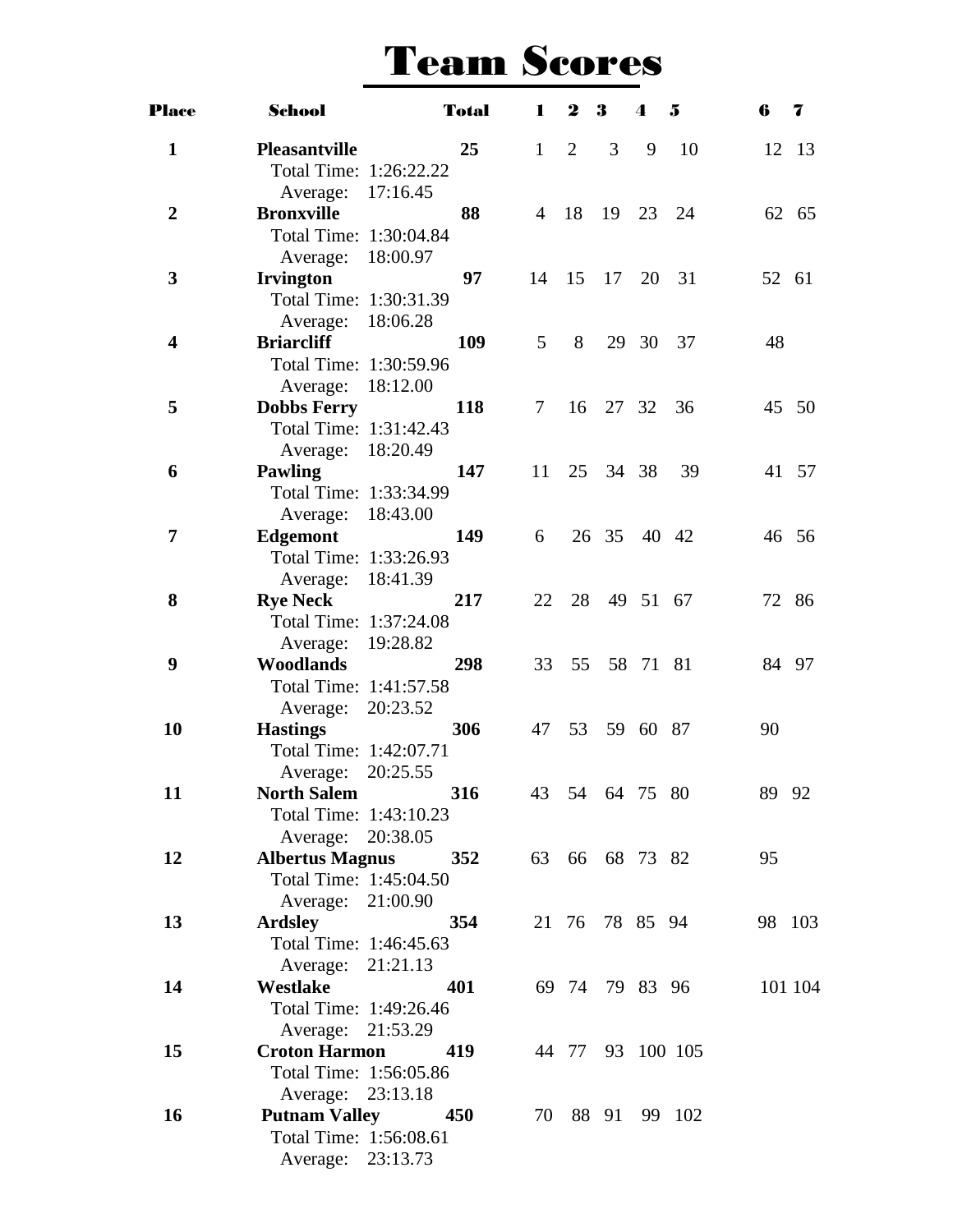# Section One Championships **Boys 2014 Class D 2014 Boys**

Bowdin Park, Wappingers Falls, NY

#### Varsity D

| <b>Place</b> Athlete Name    | Yr Team                                                                                            | <b>Results</b>  | <b>Points</b>  |
|------------------------------|----------------------------------------------------------------------------------------------------|-----------------|----------------|
| 1 Farrell, Nick              | 9 Haldane                                                                                          | <b>18:21.44</b> | 1              |
| 2 Haines, Brian              | 10 Haldane                                                                                         | 19:00.19        | $\sqrt{2}$     |
| 3 Silhavy, Adam              | 19:28.28<br>08 Haldane                                                                             |                 | $\mathfrak{Z}$ |
|                              | 19:30.14                                                                                           |                 | 4              |
| 5 Gannon, Andrew 10 Haldane  |                                                                                                    | 19:45.47        | 5              |
| 6 Rizzi, Eric 11 Haldane     | 20:13.85                                                                                           |                 | $\sqrt{6}$     |
|                              | 7 Bernal, Steevan and 12 Alexander Hamilton 20:14.20                                               |                 | $\overline{7}$ |
| 8 Duffy, Peter               | 11 Haldane<br>20:16.16                                                                             |                 | 8              |
|                              | 9 Howell, Jake 12 Haldane 20:21.68                                                                 |                 | $\mathcal{G}$  |
|                              | 10 Nasarat, Aden 12 Alexander Hamilton 20:38.98                                                    |                 | 10             |
| 11 Hiraoke, Ryuta 12 Keio    |                                                                                                    | 21:10.63        | 11             |
|                              |                                                                                                    | 21:20.07 12     |                |
| 13 Sasaki, Taro 12 Keio      |                                                                                                    | 21:30.45 13     |                |
| 14 Ono, Kosuke 11 Keio       |                                                                                                    | 21:30.99 14     |                |
| 15 Hirota, Chihiro 10 Keio   | 21:40.24 15                                                                                        |                 |                |
|                              | 16 Alicea, Ryan 10 Alexander Hamilton 22:02.38 16                                                  |                 |                |
|                              | 17 Medina, Jonathon 10 Alexander Hamilton 23:11.13 17                                              |                 |                |
| 18 Matsukura, Rikuto 12 Keio |                                                                                                    | 23:18.72        | 18             |
|                              | 19 Minor, Corrie 12 Children's Village 23:41.70<br>20 Niles, Ashton 12 Children's Village 23:52.68 |                 |                |
|                              |                                                                                                    |                 |                |
|                              | 21 Aprile, Luciano 10 Alexander Hamilton 23:58.47                                                  |                 | 19             |
|                              | 22 Pierrette, Lowell 09 Alexander Hamilton 24:07.46                                                |                 | 20             |
|                              | 23 Riccardi, James 68 Alexander Hamilton 37:16.28                                                  |                 | 21             |

| <b>Place</b> | School                    | Total | $1\;\; 2\;\; 3\;\; 4\;\; 5$ |                     |  | 6  |    | 7    |
|--------------|---------------------------|-------|-----------------------------|---------------------|--|----|----|------|
|              | <b>Haldane</b>            | 17    |                             | $1 \t2 \t3 \t5 \t6$ |  |    | 8  | -9   |
|              | Total Time: 1:36:49.23    |       |                             |                     |  |    |    |      |
|              | Average: 19:21.85         |       |                             |                     |  |    |    |      |
|              | Keio                      | 54    |                             | 4 11 12 13 14       |  |    | 15 | -18  |
|              | Total Time: 1:45:02.28    |       |                             |                     |  |    |    |      |
|              | Average: 21:00.46         |       |                             |                     |  |    |    |      |
| 3            | <b>Alexander Hamilton</b> | 69    |                             | 7 10 16 17 19       |  | 20 |    | - 21 |
|              | Total Time: 1:50:05.16    |       |                             |                     |  |    |    |      |
|              | Average: 22:01.04         |       |                             |                     |  |    |    |      |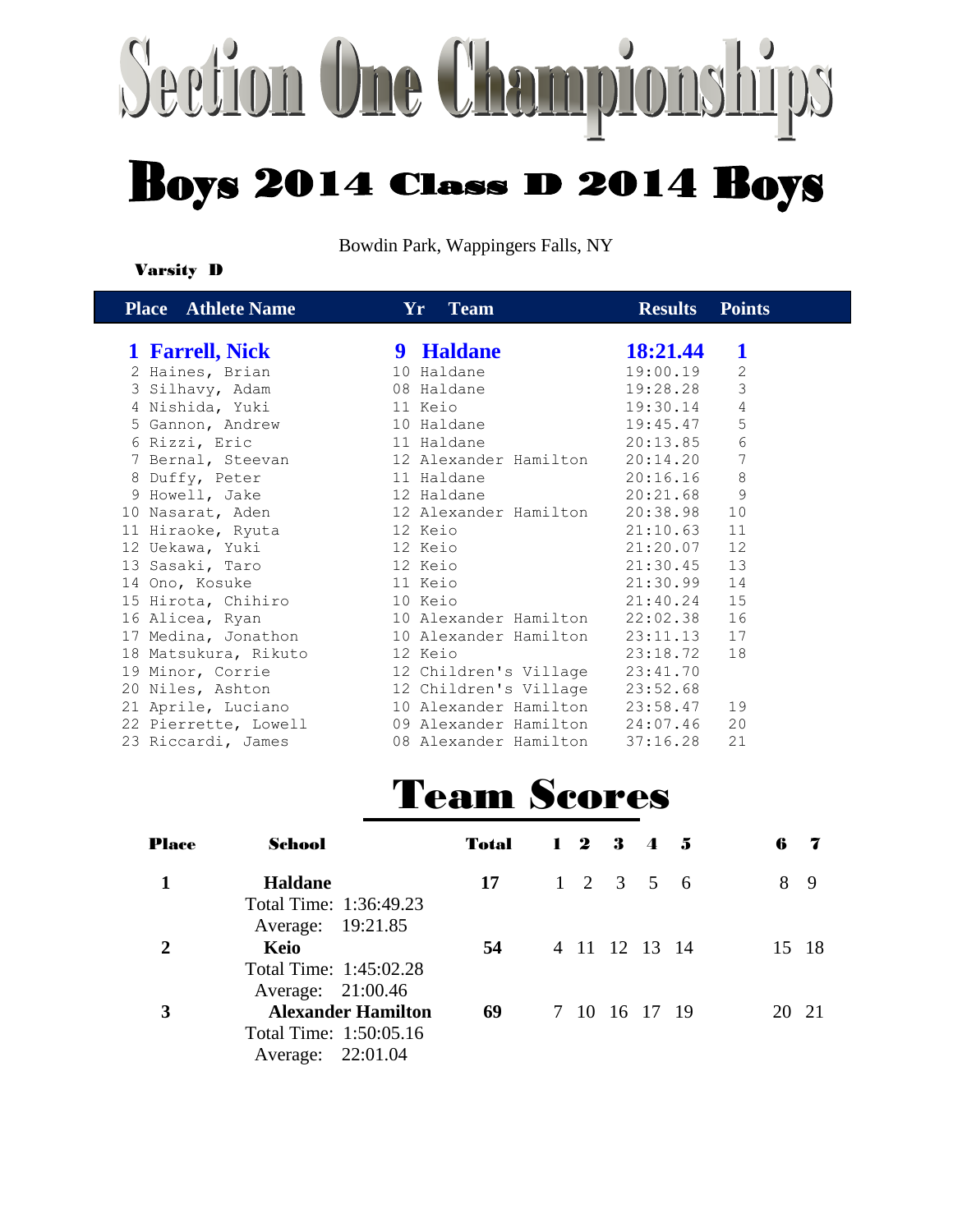# Section One Chan Girls 2014 Class C 2014 Girls

Bowdin Park, Wappingers Falls, NY

#### Varsity C

 **Place Athlete Name Yr Team Results** Place

|  | <b>Team</b> |  |
|--|-------------|--|
|--|-------------|--|

#### **1 Ryan, Kaitlin** 2 Hayes, Delia

3 Nardone, Andrea 4 Scotti, Olivia 5 Marvin, Sarah 6 Andrews, Mika 7 Pennacchio, Caroline 8 Colon, Selena 9 Rizzo, Hilary 10 Huggard, Katelyn 11 Rao, Saroja 12 Bombassei, Devon 13 Garbarini, Alison 14 Riley, Lizzie 15 Auld, Emily 16 Chrappa, Gigi 17 Hoffer, Carlie 18 Vinzons, Cayla 19 Clarick, Sasha 20 Elwood, Blake 21 Langone, Molly 22 Yorita, Chihiro 23 Guifoyle, Caitlin 24 McGivney, Ciara 25 Tierney, Allyson 26 Sunier, Saige 27 Spencer, Sara 28 Sander, Phoebe 29 Rice, Amy 30 Sheely, Anabelle 31 Leen, Ashlin 32 Kramer, Jamie 33 Low, Stephanie 34 Bonanno, Kim 35 Rickles, Molly 36 Whalen, Mary Beth 37 Segall, Ruth 38 Sheely, Gloria 39 Yue, Lindsey 40 Binney, Rachel 41 Cassidy, Clair 42 Nagahana, Lisa 43 O'Day, Kiara 44 Borkenstein, Shelby 45 Fenstermaker, Ashley 46 Pinchiaroli, Kate 47 Dovell, Frances 48 Gelard, Sophia

| 11<br><u>i ealli</u> | Results<br><b>T</b> OIIIUS |  |
|----------------------|----------------------------|--|
|                      |                            |  |
| <b>10 Bronxville</b> | 19:30.37 1                 |  |
| 12 Bronxville        | 19:31.47<br>2              |  |
| 11 Albertus Magnus   | 19:32.92                   |  |
| 09 Bronxville        | 19:52.01<br>3              |  |
| 12 Pawling           | 19:53.08<br>$\overline{4}$ |  |
| 10 Dobbs Ferry       | 19:53.52<br>$\mathsf S$    |  |
| 11 Briarcliff        | 19:56.35<br>6              |  |
| 12 Ardsley           | $\overline{7}$<br>19:58.13 |  |
| 11 Bronxville        | 8<br>20:21.42              |  |
| 10 Pawling           | 20:23.33<br>9              |  |
| 10 Briarcliff        | 20:32.66<br>10             |  |
| 10 Briarcliff        | 20:37.97<br>11             |  |
| 11 Croton Harmon     | 20:45.96                   |  |
| 12 Irvington         | 12<br>20:49.90             |  |
| 11 Albertus Magnus   | 20:53.43                   |  |
| 08 Bronxville        | 20:55.92<br>13             |  |
| 11 Bronxville        | 21:01.21<br>14             |  |
| 12 Rye Neck          | 15<br>21:07.03             |  |
| 12 Dobbs Ferry       | 16<br>21:11.47             |  |
| 12 Briarcliff        | 21:16.18<br>17             |  |
| 11 Pawling           | 21:31.48<br>18             |  |
| 12 Edgemont          | 21:34.69<br>19             |  |
| 07 Hastings          | 21:39.59<br>20             |  |
| 11 Westlake          | 21:42.05<br>21             |  |
| Albertus Magnus      | 22:05.99                   |  |
| 11 Bronxville        | 22:14.42<br>22             |  |
| 12 Croton Harmon     | 22:28.07                   |  |
| 9 Hastings           | 22:31.94<br>23             |  |
| 12 Valhalla          | 22:32.93                   |  |
| 10 Dobbs Ferry       | 22:34.29<br>24             |  |
| 10 Pleasantville     | 25<br>22:36.57             |  |
| 08 Dobbs Ferry       | 22:42.49<br>26             |  |
| 09 Edgemont          | 22:46.45<br>27             |  |
| 10 Pawling           | 22:46.99<br>28             |  |
| 11 Briarcliff        | 22:50.41<br>29             |  |
| 09 Pleasantville     | 30<br>22:53.01             |  |
| 10 Ardsley           | 23:04.38<br>31             |  |
| 07 Dobbs Ferry       | 32<br>23:06.75             |  |
| 10 Dobbs Ferry       | 23:09.71<br>33             |  |
| 12 Irvington         | 23:17.42<br>34             |  |
| 10 Putnam Valley     | 23:17.81<br>35             |  |
| 09 Ardsley           | 23:22.55<br>36             |  |
| 10 Rye Neck          | 23:31.96<br>37             |  |
| 12<br>Edgemont       | 23:36.56<br>38             |  |
| Edgemont<br>11       | 23:41.20<br>39             |  |
| 11<br>Westlake       | 23:43.25<br>40             |  |
| 10 Hastings          | 23:43.72<br>41             |  |
| 10 Briarcliff        | 23:51.84<br>42             |  |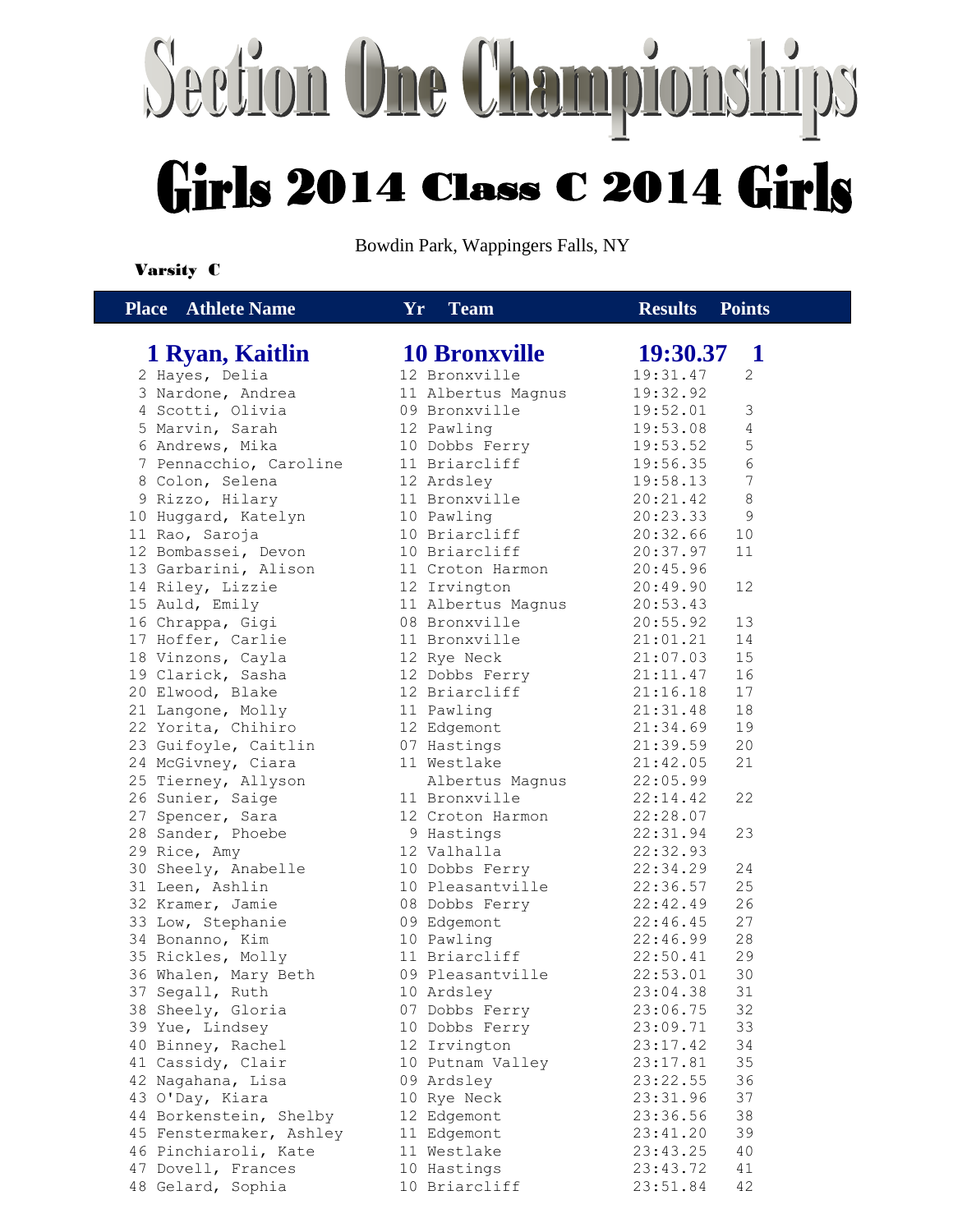| 49 Levinson, Ashlyn         | 10 Putnam Valley | 23:59.57 | 43 |
|-----------------------------|------------------|----------|----|
| 50 York, Victora            | 10 Putnam Valley | 24:03.43 | 44 |
| 51 Cooper, Rachel           | 12 Pleasantville | 24:22.19 | 45 |
| 52 Zhang, Angel             | 10 Putnam Valley | 24:27.13 | 46 |
| 53 Nadler, Jamie            | 12 Briarcliff    | 24:28.26 | 47 |
| 54 Fon, Carolyn             | 10 Ardsley       | 24:31.21 | 48 |
| 55 Walsh, Lila              | 12 Dobbs Ferry   | 24:34.21 | 49 |
| 56 Halbauer, Samantha       | 09 Valhalla      | 24:44.35 |    |
| 57 Gordon, Naomi            | 11 Irvington     | 24:48.18 | 50 |
| 58 Brennan, Kate            | 11 Rye Neck      | 24:57.77 | 51 |
| 59 O'Dawd, Caitlyn          | Albertus Magnus  | 25:11.29 |    |
| 60 Zuckerman, Rachel        | 12 Edgemont      | 25:25.93 | 52 |
| 61 Hernandez, Jennifer      | 10 Pawling       | 25:37.53 | 53 |
| 62 Yoon, Myungseo           | 11 Irvington     | 26:14.14 | 54 |
| 63 Rappe, Morgan            | 12 Edgemont      | 26:18.97 | 55 |
| 64 Marrone, Briana          | 12 Pleasantville | 26:22.69 | 56 |
| 65 Chong, Samantha          | 10 Ardsley       | 26:30.12 | 57 |
| 66 Casey, Meredith          | 9 Ardsley        | 27:02.59 | 58 |
| 67 Phillips, Kaitlin        | 11 Putnam Valley | 27:22.18 | 59 |
| 68 Maxwell, Audrey          | 10 Croton Harmon | 27:30.27 |    |
| 69 Oros, Emma               | 11 Irvington     | 27:33.00 | 60 |
| 70 Ridley, Arielle          | 09 Woodlands     | 27:37.66 |    |
| 71 Crotty, Jessica          | 12 Putnam Valley | 27:39.08 | 61 |
| 72 Buckley, Julianna        | 09 Westlake      | 27:46.07 | 62 |
| 73 TejeidaCaballero, Yohabe | 12 Rye Neck      | 28:01.66 | 63 |
| 74 Schwartz, Alexandra      | 12 Edgemont      | 28:04.87 | 64 |
| 75 Ruth, Alana              | 12 Pleasantville | 28:12.14 | 65 |
| 76 Bencid-Santana, Daniella | 10 Ardsley       | 28:39.43 | 66 |
| 77 Tocco, Audrey            | 12 Pleasantville | 29:26.57 | 67 |
| 78 Skervin, Olivia          | 09 Woodlands     | 29:46.87 |    |
| 79 Macaluso, Sophia         | 10 Hastings      | 30:01.39 | 68 |
| 80 Spinazzola, Violetta     | 10 Hastings      | 30:02.33 | 69 |
| 81 Lynch, Catie             | 09 Rye Neck      | 31:42.64 | 70 |
| 82 Scampone, Daniella       | 11 Westlake      | 32:17.93 | 71 |
| 83 Maric, Katarina          | 12 Westlake      | 33:11.75 | 72 |
| 84 McClain, Bria            | 10 Rye Neck      | 33:39.68 | 73 |
| 85 Davis, Jahmeela          | 11 Woodlands     | 33:58.73 |    |
| 86 Angiello, Diandra        | 12 Westlake      | 34:06.31 |    |

| <b>Place</b> | School                 | <b>Total</b> | $1\quad 2$ | 3 | $\boldsymbol{\Lambda}$ | .5 | 6     | 7     |
|--------------|------------------------|--------------|------------|---|------------------------|----|-------|-------|
| $\mathbf{1}$ | <b>Bronxville</b>      | 27           |            |   | $1 \t2 \t3 \t8 \t13$   |    |       | 14 22 |
|              | Total Time: 1:40:11.19 |              |            |   |                        |    |       |       |
|              | Average: 20:02.24      |              |            |   |                        |    |       |       |
| 2            | <b>Briarcliff</b>      | 73           |            |   | 6 10 11 17             | 29 | 42    | 47    |
|              | Total Time: 1:45:13.57 |              |            |   |                        |    |       |       |
|              | Average: 21:02.72      |              |            |   |                        |    |       |       |
| 3            | <b>Dobbs Ferry</b>     | 103          |            |   | 5 16 24 26 32          |    | 33    | 49    |
|              | Total Time: 1:49:28.52 |              |            |   |                        |    |       |       |
|              | Average: 21:53.71      |              |            |   |                        |    |       |       |
| 4            | <b>Pawling</b>         | 112          |            |   | 4 9 18 28 53           |    |       |       |
|              | Total Time: 1:50:12.41 |              |            |   |                        |    |       |       |
|              | Average: 22:02.49      |              |            |   |                        |    |       |       |
| 5            | Edgemont               | 175          |            |   | 19 27 38 39 52         |    | 55 64 |       |
|              | Total Time: 1:57:04.83 |              |            |   |                        |    |       |       |
|              | Average: 23:24.97      |              |            |   |                        |    |       |       |
| 6            | <b>Ardsley</b>         | 179          |            |   | 7 31 36 48 57          |    | 58 66 |       |
|              | Total Time: 1:57:26.39 |              |            |   |                        |    |       |       |
|              | Average: 23:29.28      |              |            |   |                        |    |       |       |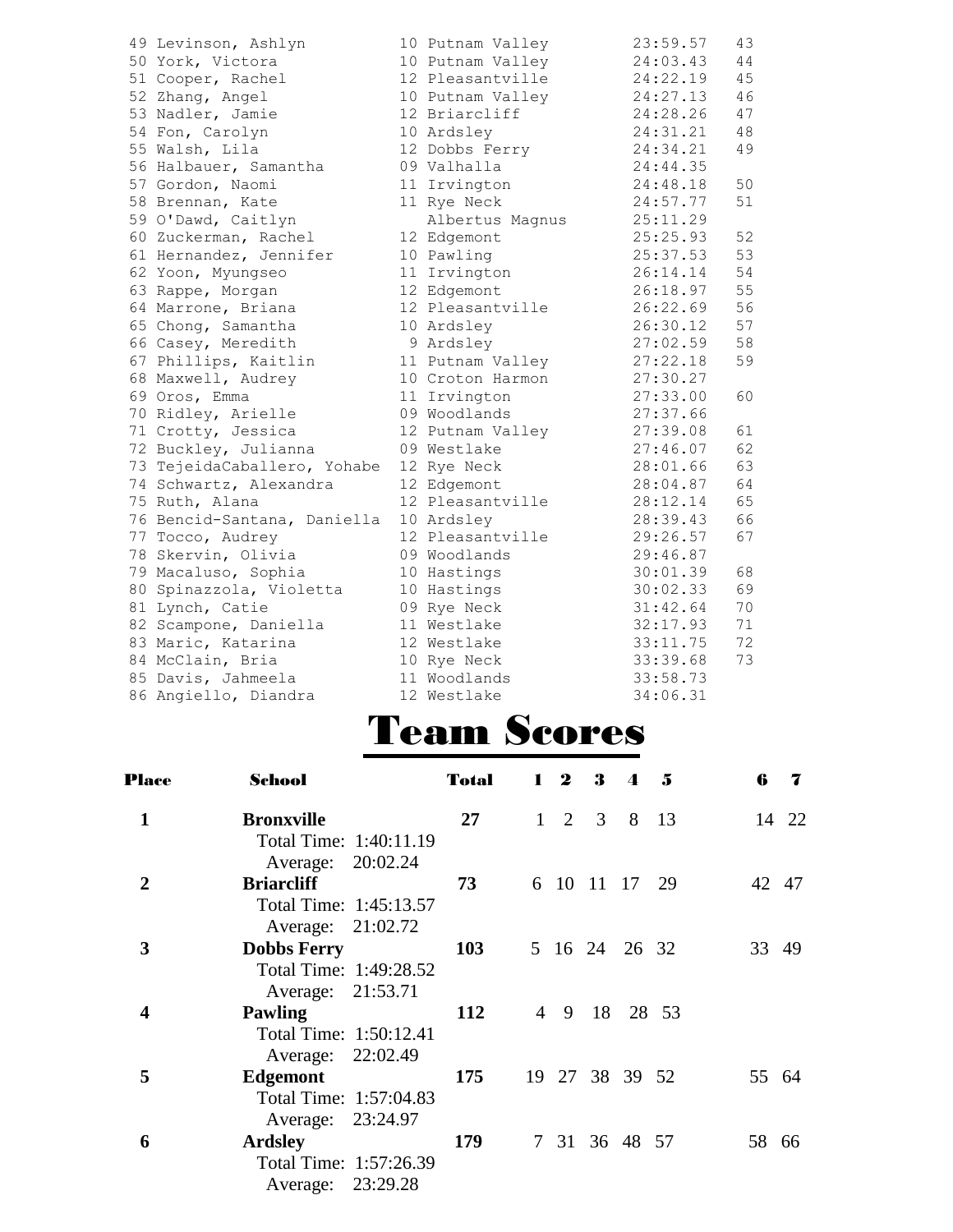| 7  | <b>Irvington</b><br>Total Time: 2:02:42.64<br>Average: 24:32.53     | <b>210</b> |  |          | 12 34 50 54 60 |       |    |
|----|---------------------------------------------------------------------|------------|--|----------|----------------|-------|----|
| 8  | <b>Pleasantville</b><br>Total Time: 2:04:26.60                      | 221        |  |          | 25 30 45 56 65 |       | 67 |
| 9  | Average: 24:53.32<br><b>Hastings</b><br>Total Time: 2:07:58.97      | 221        |  |          | 20 23 41 68 69 |       |    |
| 10 | Average: 25:35.80<br><b>Putnam Valley</b><br>Total Time: 2:03:10.12 | 227        |  |          | 35 43 44 46 59 |       | 61 |
| 11 | Average: 24:38.03<br><b>Rye Neck</b><br>Total Time: 2:09:21.06      | 236        |  | 15 37 51 |                | 63 70 | 73 |
| 12 | Average: 25:52.22<br><b>Westlake</b><br>Total Time: 2:18:41.06      | 266        |  |          | 21 40 62 71 72 |       | 74 |
|    | Average: 27:44.21                                                   |            |  |          |                |       |    |

## Section One Championships Girls 2014 Class D 2014 Girls

Bowdin Park, Wappingers Falls, NY

Varsity D

| <b>Place</b> Athlete Name | Yr.<br><b>Team</b>    | <b>Results</b><br><b>Points</b> |
|---------------------------|-----------------------|---------------------------------|
| 1 McEwen, Ruby            | <b>10 Haldane</b>     | 21:48.90                        |
| 2 Phillips, Kaitrlyn      | 12 Haldane            | 22:30.87<br>2                   |
| 3 Farrell, Taylor         | 07 Haldane            | 3<br>22:34.19                   |
| 4 Stowell, Abbey          | 9 Haldane             | 4<br>23:36.31                   |
| 5 Thornquist, Wylie       | 11 Haldane            | 5<br>23:51.41                   |
| 6 Ricketts, Samantha      | 12 Haldane            | 6<br>24:36.44                   |
| 7 Green, Mikayla          | 09 Alexander Hamilton | 7<br>26:31.61                   |
| 8 Jessamy, Rachel         | 09 Alexander Hamilton | 8<br>28:19.07                   |
| 9 Blanks, Gabrielle       | 09 Alexander Hamilton | 9<br>29:04.63                   |
| 10 Imaizumi, Naomi        | 09 Alexander Hamilton | 29:09.00<br>10                  |
| 11 Olsen, Julia           | 12 Haldane            | 11<br>30:52.27                  |
| 12 Villanueva, Lily       | 12 Alexander Hamilton | 12<br>32:12.70                  |
| 13 Watt, Alana            | 12 Alexander Hamilton | 13<br>34:03.86                  |
| 14 Malaver, Erin          | 09 Alexander Hamilton | 36:01.47<br>14                  |